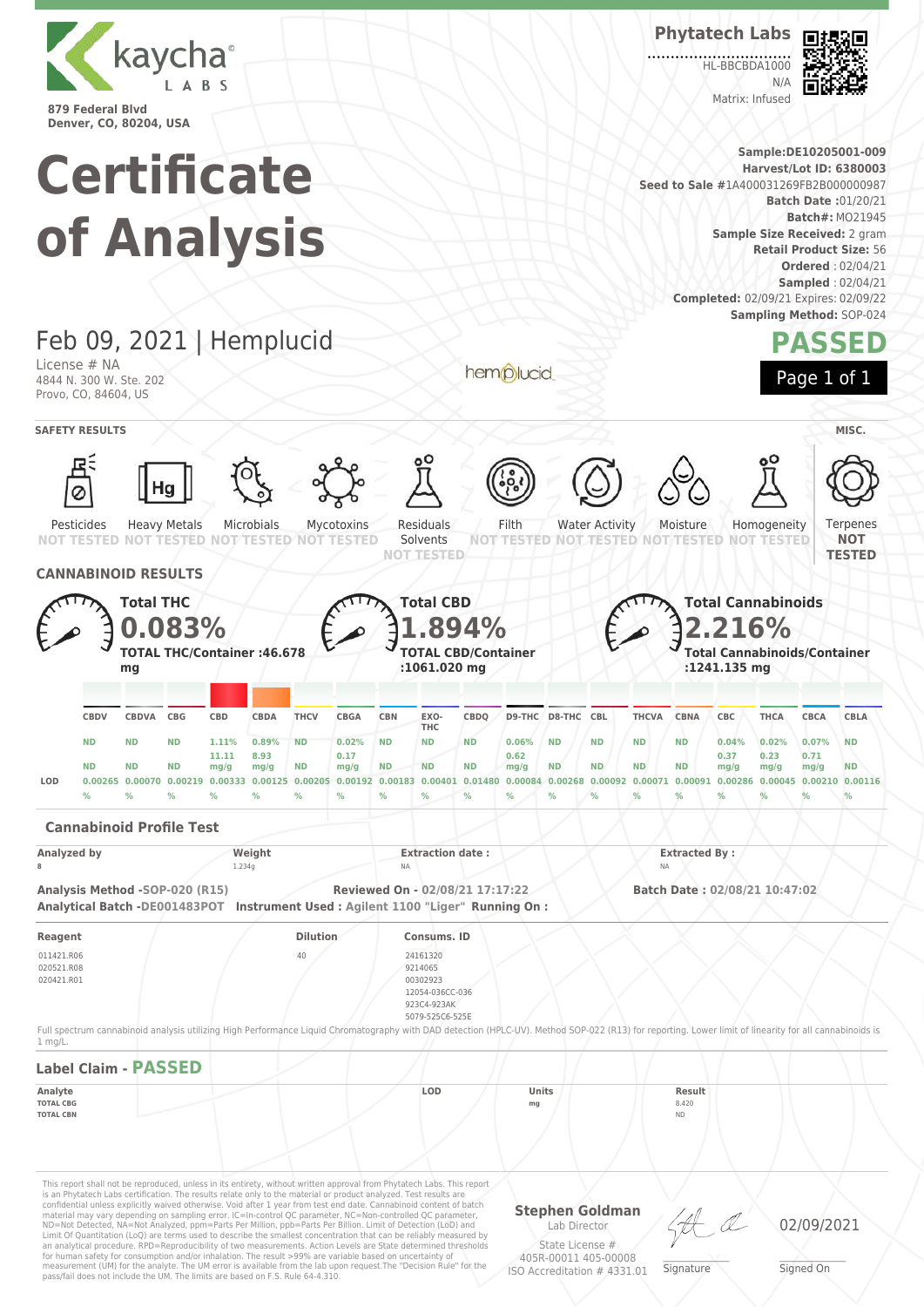

**Certificate of Analysis**

## Mar 05, 2021 | Hemplucid

License # NA 4844 N. 300 W. Ste. 202 Provo, CO, 84604, US

hemplucid



**HL-BBCBDA1000**  $N/L$ Matrix: Infused



**Sample:DE10301013-007 Harvest/Lot ID: 6380003 Seed to Sale #**1A400031269FB2B000001066 **Batch Date :**01/20/21 **Batch#:** 2020-1071B(1) **Sample Size Received:** 3 gram **Total Weight Volume:** N/A **Retail Product Size:** 56 **Ordered** : 02/25/21 **sampled** : 02/25/21 **Completed:** 03/05/21 Expires: 03/05/22 **Sampling Method:** SOP-024

### **PASSED** Page 1 of 2

**SAFETY RESULTS** / **MISC.** 

































Pesticides **NOT TESTED**

Heavy Metals **PASSED** Microbials **PASSED**

Mycotoxins **NOT TESTED**

Residuals Solvents

**NOT TESTED**

Filth

**NOT TESTED NOT TESTED NOT TESTED NOT TESTED** Water Activity Moisture Homogeneity

**Terpenes NOT TESTED**

This report shall not be reproduced, unless in its entirety, without written approval from Phytatech Labs. This report<br>is an Phytatech Labs certification. The results relate only to the material or product analyzed. Test

#### **Stephen Goldman** Lab Director

State License # 405R-00011 405-00008 ISO Accreditation # 4331.01

\_\_\_\_\_\_\_\_\_\_\_\_\_\_\_\_\_\_\_ Signature

03/05/2021

\_\_\_\_\_\_\_\_\_\_\_\_\_\_\_\_\_\_\_ Signed On